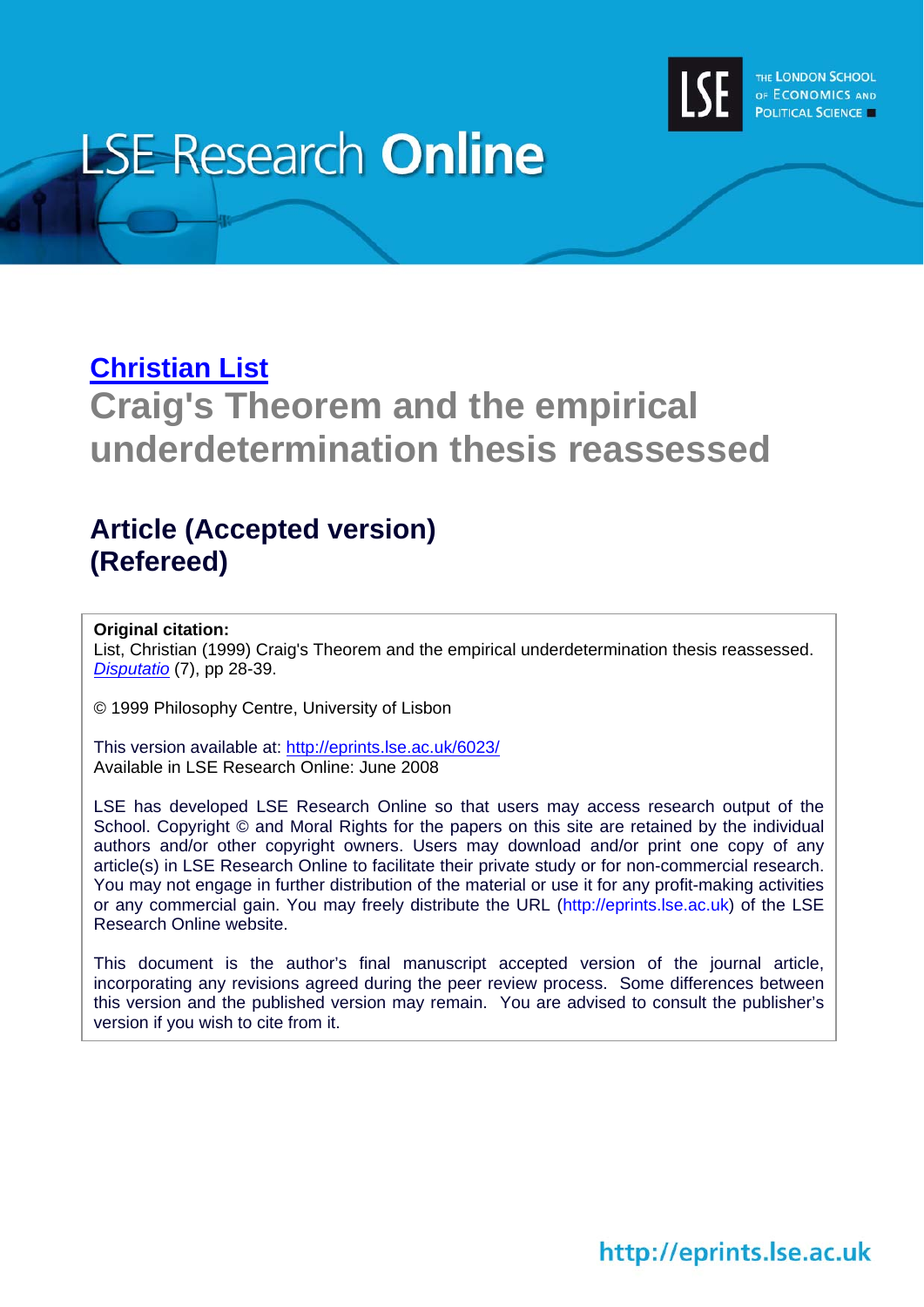**Disputatio 7 (November 1999)**

#### **CRAIG'S THEOREM AND THE EMPIRICAL UNDERDETERMINATION THESIS REASSESSED 1**

#### **Christian List**

The present paper proposes to revive the twenty-year old debate on the question of whether Craig's theorem poses a challenge to the empirical underdetermination thesis. It will be demonstrated that Quine's account of this issue in his paper "Empirically Equivalent Systems of the World" (1975) is mathematically flawed and that Quine makes too strong a concession to the Craigian challenge. It will further be pointed out that Craig's theorem *would* threaten the empirical underdetermination thesis *only if* the set of all relevant observation conditionals *could* be shown to be recursively enumerable — a condition which Quine seems to overlook —, and it will be argued that, at least within the framework of Quine's philosophy, it is doubtful whether this condition is satisfiable.

#### **1. INTRODUCTION**

Theory can … vary though all possible observations be fixed. Physical theories can be at odds with each other and yet compatible with all possible data even in the broadest sense. In a word, they can be logically incompatible and empirically equivalent (Quine, 1970).

Such is Quine's empirical underdetermination thesis. Although the question of whether this thesis is plausible is still far from settled — even two decades after the philosophical debate on this subject was most heated -, philosophers seem to have reached a (limited) consensus on one particular aspect of this question: William Craig's theorem (1953, 1956) concerning the replacement of auxiliary expressions is seen as a challenge, if only a theoretical one, to the empirical underdetermination thesis. Jane English (1973) forcefully argues for this view, and Quine himself concedes that, although "[Craig's] result does not belie under-determination", "it does challenge the interest of under-determination" (Quine, 1975, p. 313).

In the present paper, I will argue that a reassessment of this view is overdue, and that, at least within the framework of Quine's philosophy,

<sup>—————&</sup>lt;br><sup>1</sup> I wish to express my gratitude to Simon Saunders and to an anonymous referee for comments and suggestions, to Daniel Harbour for many fruitful discussions, and to the Scatcherd European Scholarship Foundation of Oxford University as well as to the (British) Economic and Social Research Council for financial support.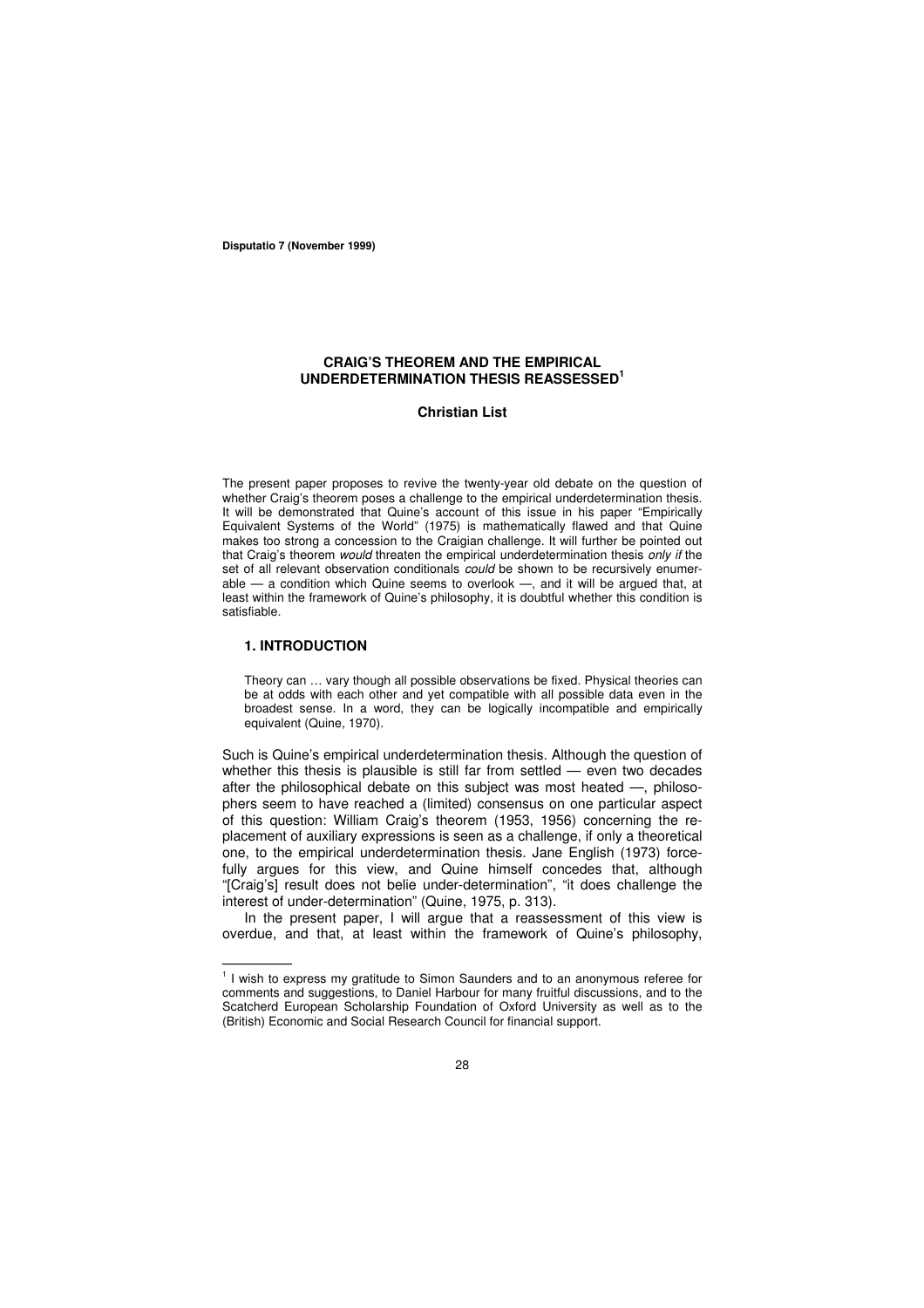Quine's thesis can be defended against Quine's own concession. In particular, I will show that Quine's concession is grounded in a mathematically flawed use of Craig's theorem. I will then argue that, within the framework of Quine's philosophy, it is highly doubtful whether the conditions under which Craig's result *would* pose a challenge to the empirical underdetermination thesis are satisfiable.

#### **2. THE EMPIRICAL UNDERDETERMINATION THESIS**

Using the traditional syntactic approach to scientific theories, we define a *theory* to be a deductively closed set of sentences of a formal language. Given a theory T, a *theory formulation* of T is a (usually finite) subset S of T, often interpreted as the set of basic axioms, such that the deductive closure of S is the whole of T. How are theory and observations related? Typically, observation sentences of the form "The liquid in this vessel is blue!" are not *directly* entailed by a theory (i.e. contained in the set T), because, first, they lack the generality characteristic of a theory and, second, their truth-value unlike the truth-value of a typical theoretical sentence — is dependent upon the occasion of utterance. Quine portrays the link between a theory and such sentences as a two-step relation. As a first step, observation sentences are pegged to specific spatio-temporal co-ordinates so as to make their truthvalue independent of the occasion of utterance. But as theories typically make little reference to particulars, pegged observation sentences are still insufficiently general to be directly entailed by a theory. Rather, theories imply particulars *via* other particulars, that is to say, *via* boundary conditions. But, instead of saying that the *conjunction* of a theory and a set of boundary conditions implies certain pegged observation sentences, we may simply say — and this is the second step of the two-step relation — that the theory implies appropriate *observation conditionals*, where an *observation conditional* is a conditional sentence whose antecedent is a conjunction of pegged observation sentences and whose consequent is a pegged observation sentence (Quine, 1975).

In this terminology, two theories are defined to be empirically equivalent if they entail the same body of observation conditionals. Now the empirical underdetermination thesis requires that there exist rival theories which are empirically equivalent, but logically incompatible. However, if the empirical underdetermination thesis is to be an interesting and nontrivial claim, it must actually require more than that. It must, firstly, rule out the possibility that two purportedly irreconcilable rival theories simply turn out to be divergent extensions of a single theory, which itself is not subject to empirical underdetermination. And it must, secondly, rule out the possibility that two such rival theories turn out to be notational variants of each other, where one is, for example, the result of interchanging the terms 'electron' and 'neutron' throughout the other. To accommodate the first point, the underdetermination thesis must require not just that there are *some* pairs of suitable rival theo-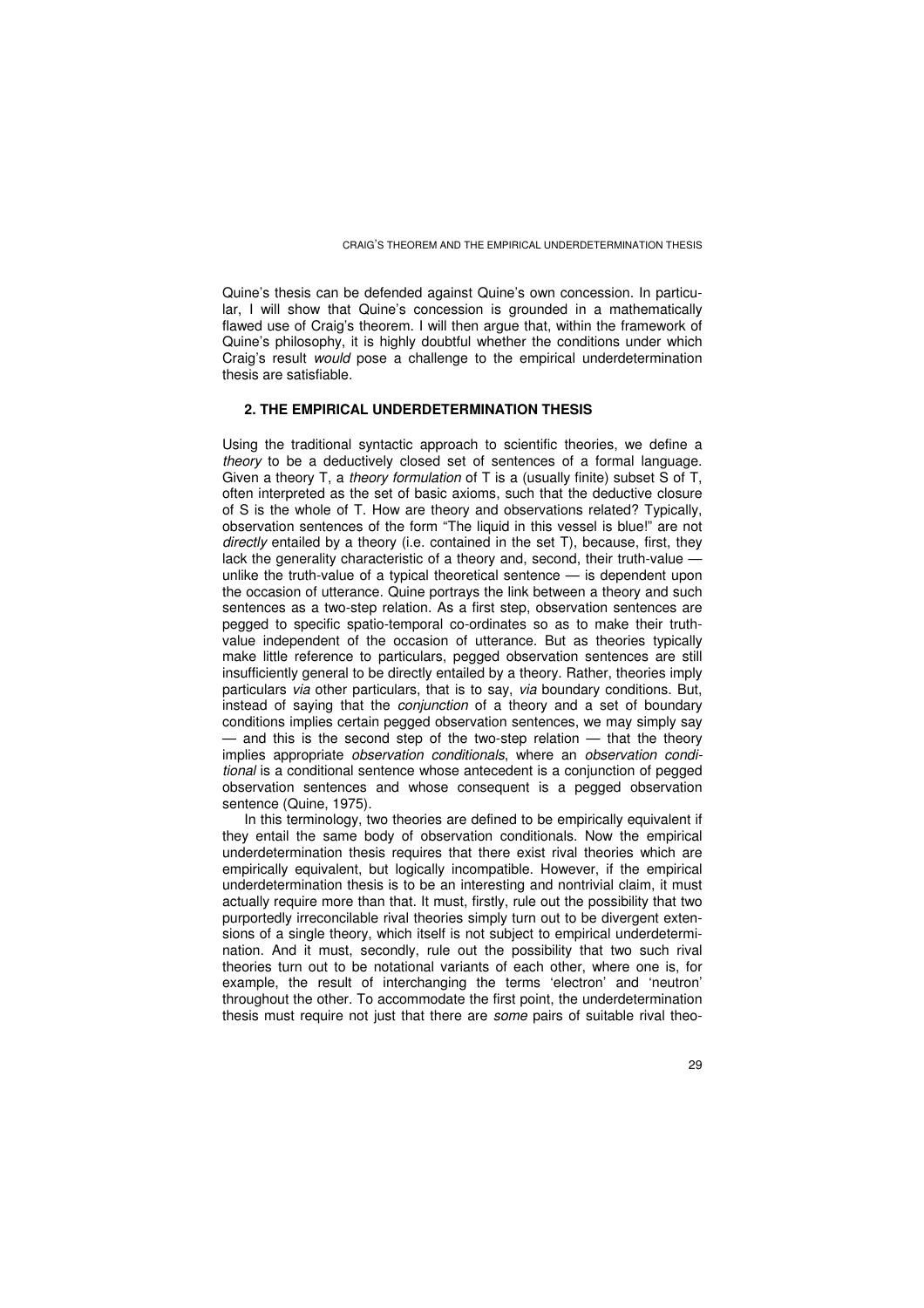ries, but that, for *any* theory, a suitable rival exists. To accommodate the second point, we introduce a general method of constructing new notational variants of a theory by defining a *reconstrual of predicates* to be a function whose domain is the set of predicates of the relevant language and whose converse domain is the set of open sentences of the language such that each n-place predicate is mapped to a sentence with n free variables. Now the empirical underdetermination thesis can be stated thus: given *any* scientific theory, there exists a rival theory which is empirically equivalent to the given theory and which cannot be rendered logically compatible with it by means of a reconstrual of predicates $2$  (Quine, 1975).

At first sight, we may find this claim puzzling. Surely, we may ask, if our 'irreconcilable' rival theories are empirically equivalent, they must have a considerable number of sentences in common, in particular all the observation conditionals which each of the theories implies. So, given a set of rival theories, can we not simply take their intersection as a new theory<sup>3</sup> which is both empirically equivalent to each of the given theories and immune to empirical underdetermination? Indeed, if the set of desired observation conditionals to be entailed by a theory is finite, we can easily define the theory to be the deductive closure of the conjunction of these observation conditionals; such a theory is obviously unique and unaffected by empirical underdetermination. Similarly, if the set of observation conditionals is infinite, but exhibits so much structure that its deductive closure can be expressed as the deductive closure of a finite theory formulation, it is also possible to construct a tightly fitting theory. In its most general form, the empirical underdetermination thesis is therefore wrong.

However, given the complexity of the world, we may expect that, in many cases, (the deductive closure of) the set of all relevant observation conditionals is not axiomatizable in terms of a conceptually neat, let alone finite, theory formulation. Rather, any conceptually manageable (in particular, finite) theory formulation may well entail (the deductive closure of) the desired observation conditionals *as well as some other (non-observational) sentences*. And this is precisely why we can envisage that the problem of empirical underdetermination may crop up.

These considerations are certainly plausible. But are they incontrovertible? At this point we should turn our attention to Craig's theorem, since, as we have indicated in the introduction, this result is often viewed as providing a method of constructing a conceptually manageable (at least, theoretically), though not usually finite, theory formulation which entails *exclusively* (the deductive closure of) the desired set of observation conditionals.

<sup>—</sup> — — — — 2 To be precise, we shall say that two theories can be *rendered logically compatible by means of a reconstrual of predicates* if there exists a reconstrual of predicates under which one of the two theories is mapped onto a (not necessarily proper) subset of the other.<br><sup>3</sup> Sine

Since each of the given theories is deductively closed, so is their intersection.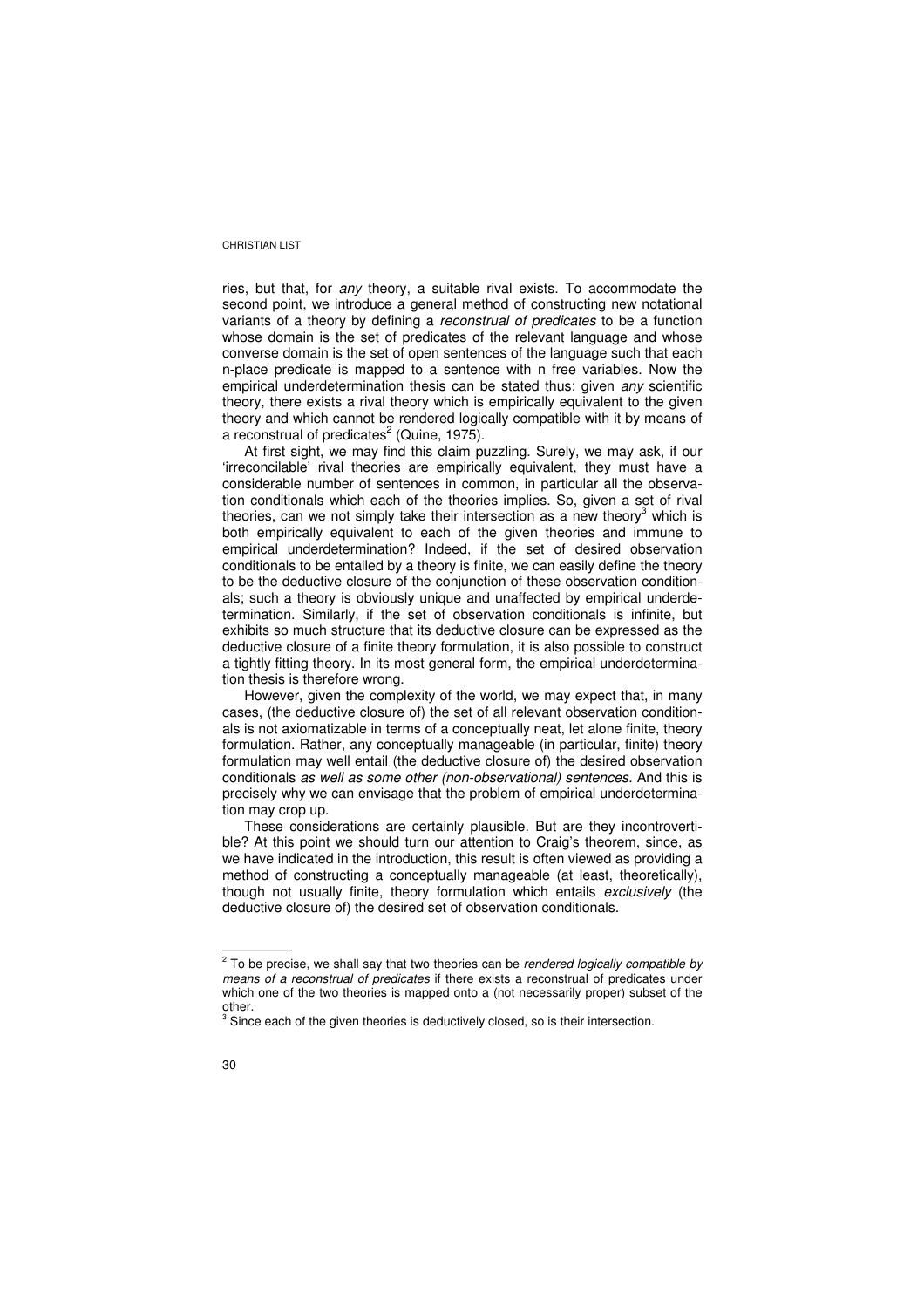#### **3. CRAIG'S THEOREM**

Some technical preliminaries are due. A set S is said to be *recursively enumerable* if it can be written as a sequence  $S = \{s_1, s_2, s_3, ...\}$  which can be generated by means of an effective mechanism (i.e. by means of an appropriate Turing machine). A set S is said to be *recursive* (or *decidable*) if there exists an effective mechanism which can determine in a finite number of steps whether or not any given entity is a member of S. A set of sentences of a formal language is said to be *recursively axiomatizable* if it is the deductive closure of a recursive set of axioms. It is important to note that there are sets which are countably infinite (i.e. 'enumerable'), but not recursively enumerable 4 , and that there are sets which are recursively enumerable, but not recursive<sup>5</sup>.

The basic insight underlying Craig's theorem is the following: every theory which can be expressed as the deductive closure of a recursively enumerable set of axioms is recursively axiomatizable. Let us briefly go through the proof of this proposition. Suppose that T is the deductive closure of the recursively enumerable set of sentences  $S = \{s_1, s_2, s_3, ...\}$ . We shall construct a recursive set of axioms for T. Define S' to be the set  $\{s_1, (s_2 \wedge s_2), ((s_3 \wedge s_3) \wedge s_3), ...\}$ such that, for each s<sub>i</sub> in S, S' contains a self-conjunction of s<sub>i</sub> of length i. The question of whether or not a given sentence  $\phi$  is a member of S' is mechanically decidable in a finite number of steps. Given φ, the unique readability of sentences of our formal language implies that there exist a unique sentence  $ψ$  and a unique number n (possibly  $ψ = φ$  and n = 1) such that φ is a selfconjunction of  $\psi$  of length n. We then consider the n<sup>th</sup> element of the sequence  $\{s_1, s_2, s_3, ...\}$ , which is, by assumption, mechanically accessible in a finite number of steps, and we compare  $\psi$  with  $s_n$ . If these two sentences are identical, we conclude that  $\phi$  is a member of S', and if they are distinct, we conclude that it isn't. So S'is a recursive set. Furthermore, S and S'are clearly logically equivalent, and hence they have the same deductive closure, namely T. Thus S'is a recursive set of axioms for T as required.

Now Craig's theorem concerning the replacement of auxiliary expressions is actually a special case of the result we have just proved.

Let T be a theory expressed in a formal language L, where T has a recursive theory formulation, and let P be the set of all predicate symbols of the language L. Consider any recursive subset P\* of P, interpreted, for instance, as the subset of all 'essential' (as opposed to 'auxiliary') predicates of L. Let L\* denote that part of the language L which contains all the sentences that can be expressed in the restricted vocabulary contained in P\*. Craig's theorem states that the restriction of  $T$  to  $L^*$  — i.e. the set of all those

— — — — —

 $4<sup>4</sup>$  Consider, for instance, the set of all non-theorems of first-order Peano-arithmetic.

<sup>5</sup> Consider, for instance, the set of all theorems of a first-order system of the predicate calculus.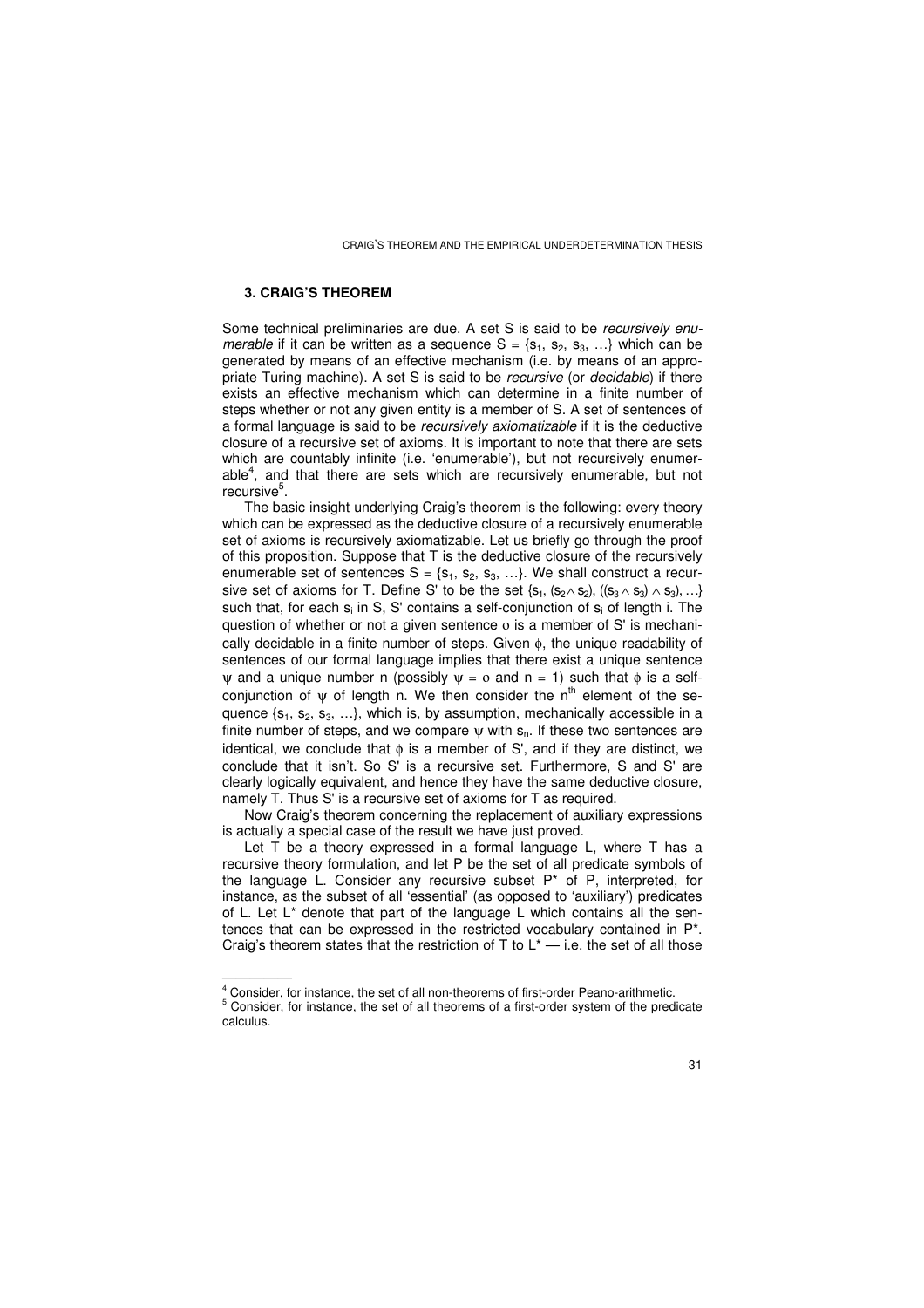sentences of T in which only predicates in P\* (e.g. 'essential' ones) occur is recursively axiomatizable.

This follows immediately from the basic insight we have just proved; to apply this insight, it is sufficient to show that the restriction of  $T$  to  $L^*$  is recursively enumerable; its recursive axiomatizability will then follow. We first note that the set of *all* sentences of T is recursively enumerable: using the standard method of Gödel-numbering, we can effectively generate all well-formed strings of symbols of L, and, since T has a recursive theory formulation, it is possible to determine in a finite number of steps whether or not a given string of symbols of L constitutes a *deduction* of a sentence of T from the theory formulation of T. By selecting the last line of each such proof, our mechanical enumeration of *all proofs* of sentences of T can easily be converted into a mechanical enumeration of all sentences of T. But as P\* is a recursive subset of P, there exists a mechanical procedure for deciding in a finite number of steps whether or not a given sentence of T belongs to the restriction of T to L\*: the procedure simply needs to check whether all predicate symbols that occur in the given sentence are contained in P\*. Using this decision procedure, our effective procedure for enumerating all sentences of T can be transformed into an effective procedure for enumerating all sentences of the restriction of T to  $L^*$ . The recursive axiomatizability of the restriction of T to  $L^*$ now follows from its recursive enumerability, as indicated above.

Let us return to our original question. We have seen that the empirical underdetermination thesis is parasitic upon the claim that, given a sufficiently complex set of observation conditionals, (i) the deductive closure of this set is not axiomatizable in terms of a conceptually neat theory formulation, and (ii) any conceptually manageable theory formulation will entail (the deductive closure of) the given set of observation conditionals *as well as some other (non-observational) sentences*. In what way could Craig's theorem pose a challenge to this claim?

#### **4. QUINE'S USE OF CRAIG'S THEOREM**

Let us quote Quine in detail:

Consider any [theory] formulation, and *any* [my italics] desired class of consequences of it. For our purposes these consequences would be observation conditionals, but for Craig they can be *any* [my italics] sentences. Then Craig shows how to specify a second or Craig class of sentences which are visibly equivalent, one by one, to the sentences of the desired first class; and the remarkable thing about this second class is that membership in it admits of a mechanical decision procedure.

In the cases that matter, these classes are infinite. Even so, the second or Craig class evidently makes the original finite [theory] formulation dispensable, by affording a different way of recognizing membership in the desired first class. Instead of showing that a sentence belongs to it by deducing it from the finite [theory] formulation, we show it by citing a visibly equivalent sentence that belongs, testably, to the Craig class.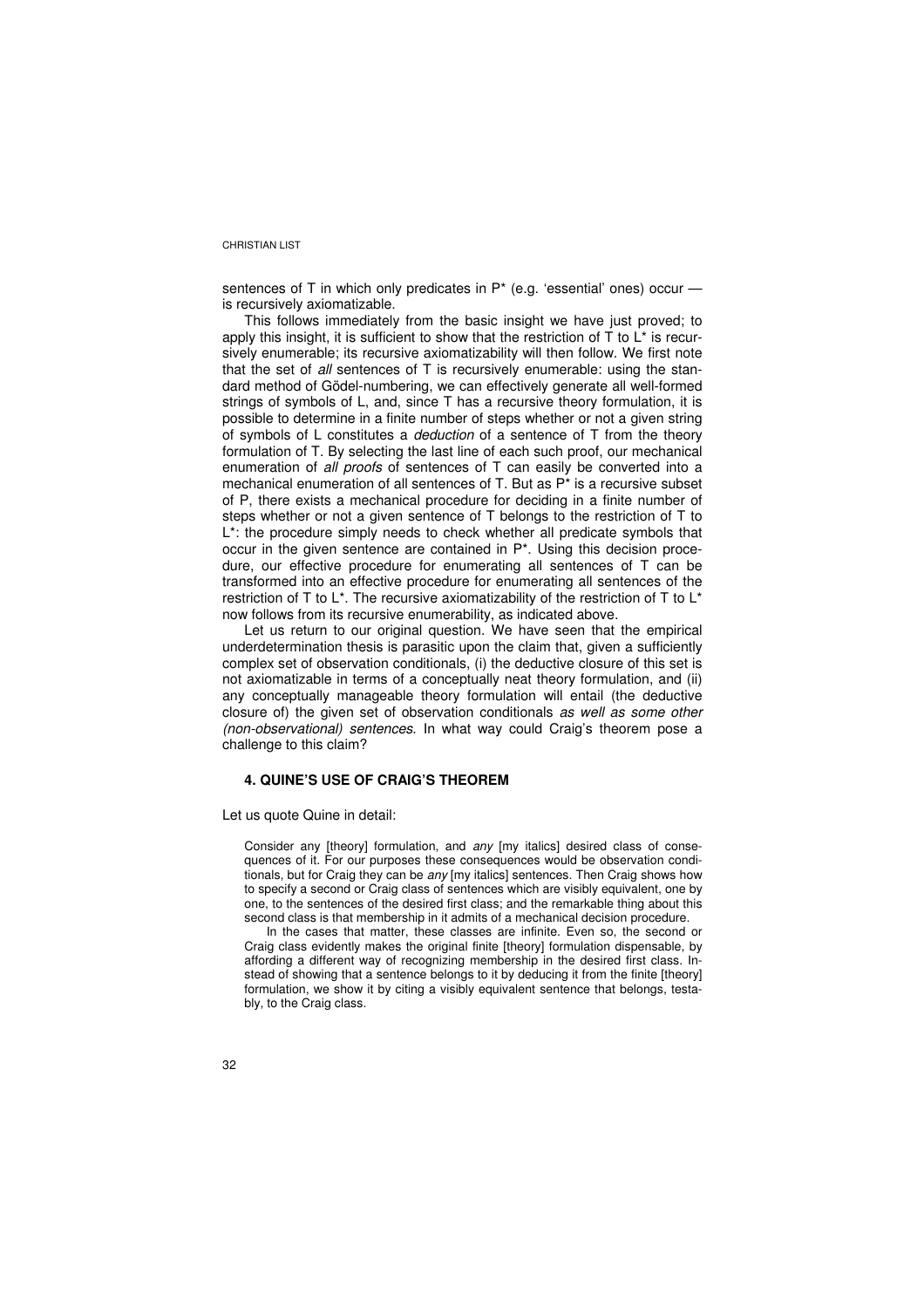This result does not belie under-determination, since the Craig class is not a finite [theory] formulation, but an infinite class of sentences. But it does challenge the interest of under-determination, by suggesting that the finite [theory] formulation is dispensable; and indeed the Craig class, for all its infinitude, is an exact fit, being a class of visible equivalents of the desired class. … Each sentence in the Craig class is simply a repetitive self-conjunction, 'ppp…p', of a sentence of the desired class. …

Why, when the desired class is undecidable, should this Craig class of its repetitive self-conjunctions be decidable? The trick is as follows. Each of the desired sentences (each of the desired observation conditionals, in our case) is deducible from the original finite [theory] formulation. Its proof can be coded numerically, Gödel fashion. Let the number be n. Then the corresponding sentence in the Craig class is the desired sentence repeated in self-conjunction n times. The resulting Craig class is decidable. To decide whether a given sentence belongs to it, count its internal repetitions; decode the proof, if any, that this number encodes; and see whether it is a proof of the repeated part of the given sentence. (Quine, 1975, pp. 324-325)

Obviously, the basic idea is to invoke Craig's theorem to establish the existence of a recursive (but possibly infinite) set of sentences which is logically equivalent to the desired set of observation conditionals and which can be used as a tightly fitting theory formulation for the deductive closure of our set of observation conditionals.

However, Quine's argument is logically flawed. Although Quine is of course especially concerned with sets of observation conditionals, he insists that, for "*any* desired class of consequences" (my italics) of a theory formulation, we can specify a second class of sentences which is decidable and whose elements are logically equivalent to the elements of the given class. Let us examine this rather general claim first. In the next section, we shall then turn to Quine's more specific claim regarding the application of Craig's result to classes of observation conditionals.

The see whether the former claim is tenable, let us choose any finite theory formulation which has an infinite set of consequences, say T, and let us construct a particular subset of T, for which we will subsequently try to specify the corresponding 'Craig class' as explained by Quine. As before, we note that T is a recursively enumerable set. So T can be expressed as a mechanically producible sequence  $\{t_1, t_2, t_3, ...\}$ . Let M be any subset of the natural numbers which is *not* recursively enumerable<sup>6</sup>. Define S = { $t_n$  :  $n \in M$ }.

<sup>—</sup> — — — — 6 In note (4), I have cited the set of all non-theorems of first-order Peano-arithmetic as an example of a set that is countably infinite, but not recursively enumerable. Call this set A. We can use A to generate the required set M as follows. A is clearly a subset of the recursively enumerable set of *all* well-formed formulae of an appropriate first-order language. Call the latter set B. Then B can be expressed as the sequence  ${b_1, b_2, b_3, \dots, b_n}$ 

<sup>...}.</sup> Now define  $M = \{n \in N : b_n \in A\}$ . If M were recursively enumerable, we could easily combine our enumeration mechanism for M with that for B so as to construct an enumeration mechanism for A. But this would imply the recursive enumerability of A, a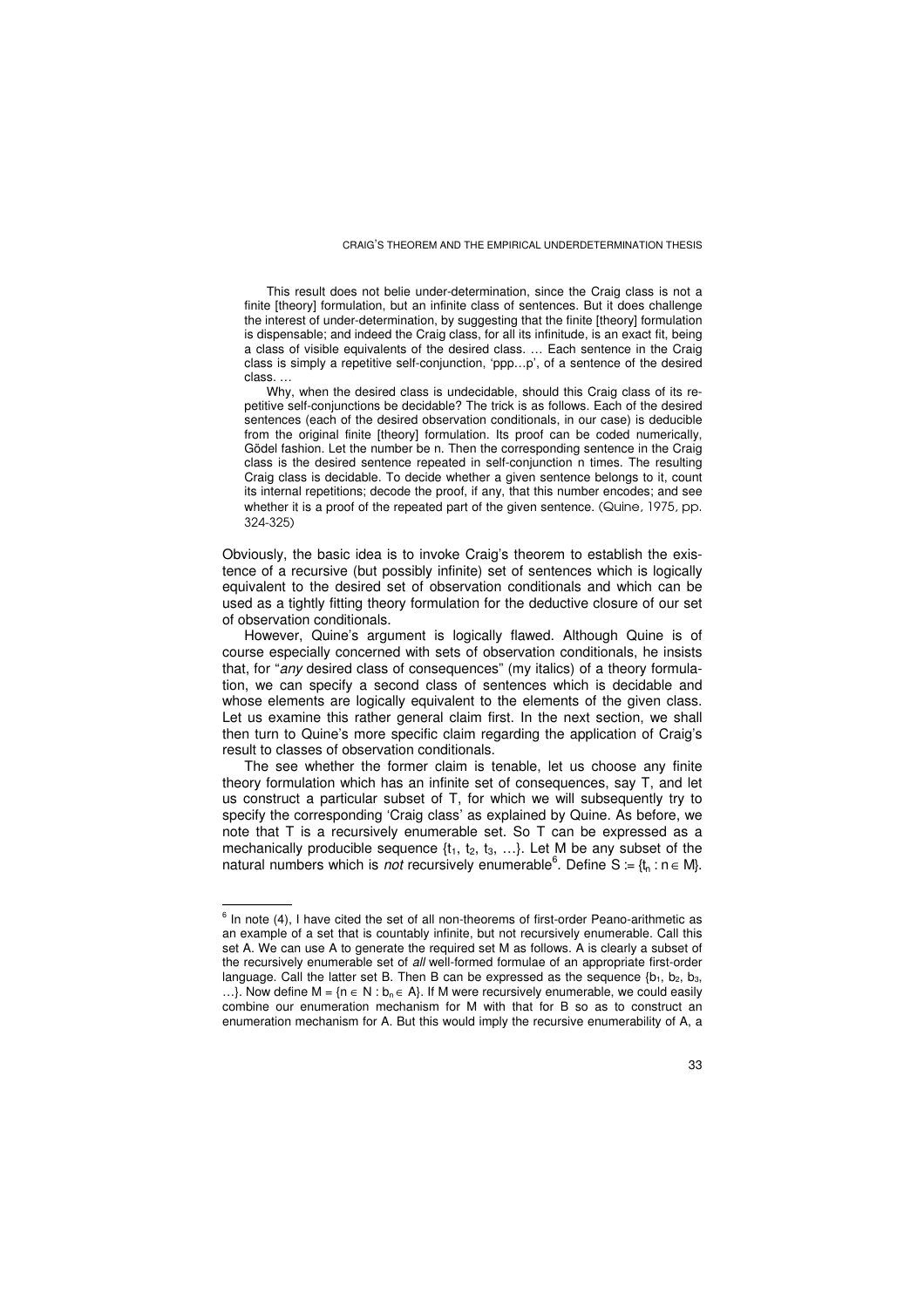If S were recursively enumerable, we could use our enumeration mechanisms for S and for T to construct an enumeration mechanism for M. But there exists no such enumeration mechanism for M; and, in consequence, S cannot be recursively enumerable.

Using the method proposed by Quine, we shall define S'to be the 'Craig class' corresponding to S. Quine's claim is that S'is decidable. We may already be puzzled here. Why? Given any sentence  $\phi$  of T and assuming that the Gödel number of its proof is n, define *w* to be a self-conjunction of φ of length n, and use Quine's suggested decision procedure to determine whether or not ψ is a member of S'. As Quine demands, we "count its internal repetitions" — the answer is  $n -$ , we "decode the proof, if any" — the result is a proof of  $\phi$  —, and we "see whether it is a proof of the repeated part of the given sentence" — the answer is 'yes'! And this answer follows irrespective of whether or not the original sentence  $\phi$  is contained in S and also irrespective of whether or not the sentence  $\psi$  is contained in S'. Something must have gone wrong.

And indeed, we shall now see that Quine's claim that S' is decidable gives rise to a contradiction. So let us begin with the assumption that "membership in [S'] admits of a mechanical decision procedure". Given an effective mechanism for generating the sequence of all well-formed formulae of our formal language, we can go through this sequence of well-formed formulae, one by one, mechanically testing whether or not each of the enumerated formulae is contained in S'. In this manner, we can mechanically enumerate all members of S'. But, of course, each element of S'is simply a certain selfconjunction of a corresponding element of S. So we can easily transform our mechanical enumeration procedure for S'into a mechanical enumeration procedure for S. This implies that S is recursively enumerable, a contradiction!

So what has gone wrong? Recalling our exposition of Craig's theorem, we can easily see that Quine's claim is simply too strong. Instead of starting off with "*any* desired class of consequences" (my italics) of a given theory formulation, he should have started off with a *recursively enumerable* set of consequences. The required "visibly equivalent" 'Craig class' could then be constructed in the manner explained in our proof of the insight preceding Craig's theorem.

Bearing these observations in mind, we should now turn to Quine's more specific point, namely that Craig's result, applied to the class of all desired observation conditionals, may "challenge the interest of under-determination".

— — — — —

contradiction! Hence M is a subset of the natural numbers which is *not* recursively enumerable.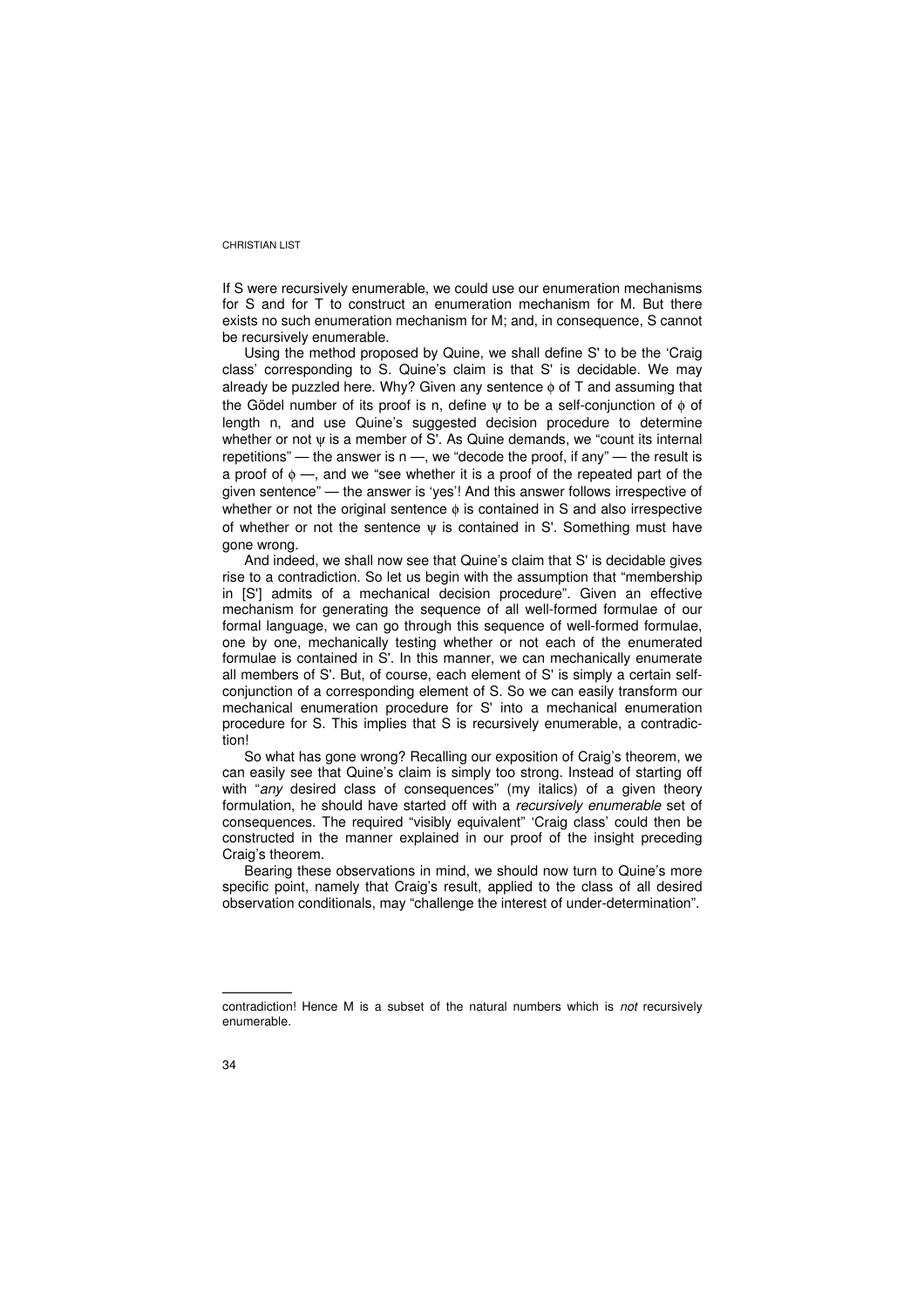#### **5. DOES CRAIG'S THEOREM "CHALLENGE THE INTEREST OF UNDER-DETERMINATION"?**

Clearly — and as Jane English (1973) argues conclusively —, if the set of all relevant observation conditionals could somehow be shown to be recursively enumerable, we would immediately be in a position to infer that the deductive closure of that set was recursively axiomatizable. In this case, there would indeed exist a tightly fitting theory formulation which could be regarded as 'conceptually manageable' so long as our notion of 'conceptual manageability' were to admit not only finite theory formulations, but also recursive ones. In particular, there would be no room for empirical underdetermination. For the present purposes, let us concede all this and focus upon the observation that the claim that Craig's theorem challenges the empirical underdetermination thesis hinges crucially upon the recursive enumerability of the set of observation conditionals. In the remaining part of this paper, I will argue that, at least within the framework of Quine's philosophy, the question of whether the relevant set of observation conditionals is recursively enumerable is likely to receive a negative answer.

Essentially, there are two strategies through which one might hope to establish the recursive enumerability of this set. One strategy would be to try to construct an explicit enumeration mechanism directly, and the other strategy would be to invoke a suitable subdivision of our language into 'theoretical' and 'observational' terms, in the manner of Craig's theorem. We shall discuss each strategy in turn.

Presumably, an effective mechanism for enumerating all observation conditionals would have to be a combination of an effective mechanism for enumerating *all* sentences of our theory, which, as we know, exists, and a mechanical procedure for determining in a finite number of steps whether or not each such sentence is an observation conditional. The task of designing the latter procedure is tantamount to the task of designing a mechanical procedure for determining in a finite number of steps whether or not a given sentence is an observation sentence; for, the relation between observation sentences and observation conditionals (via pegged observation sentences) seems sufficiently systematic to be tractable by a mechanical procedure. But can this new task be performed?

Quine defines observation sentences in terms of a behavioural criterion: an observation sentence is an occasion sentence — i.e. a sentence whose truth-value depends upon the occasion of utterance — on which all competent speakers of the relevant language "give the same verdict when given the same concurrent stimulation" (Quine, 1969, p. 87)<sup>7</sup>. This definition not only

<sup>——————&</sup>lt;br><sup>7</sup> As Davidson (1990) argues, Quine vacillates between two different criteria for defining observation sentences. The definition I state here makes use of the *proximal* criterion, Quine's 'official' one, according to Davidson. Under the *distal* criterion, the subclause "when given the same concurrent stimulation" would have to be replaced with the subclause "when presented with the same intersubjectively shared situation". Whilst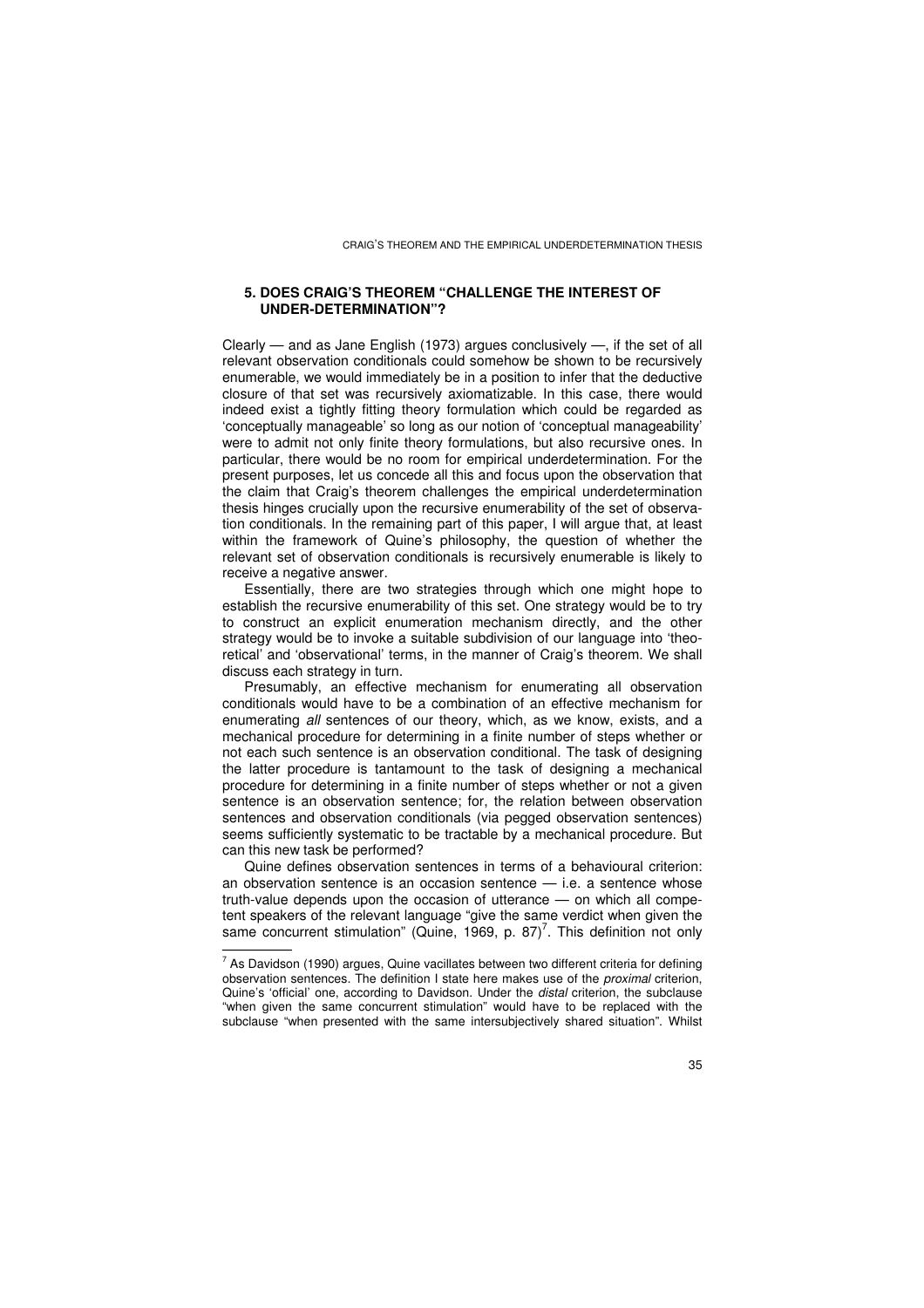relies on contingent facts about the behaviour of the relevant group of competent speakers, but it is, in particular, 'community-specific' in the sense that the question of what occasion sentences are regarded as observation sentences may depend upon the community of witnesses that is taken to be relevant, and upon the witnesses' background conceptual frameworks. Given all this and the fact that the cognitive and behavioural sciences are still in their infancy, the sheer idea of designing a *mechanical* procedure for determining in a finite number of steps whether or not a given sentence is an observation sentence according to the stated behavioural criterion appears to be highly implausible.

As a result, the second strategy, namely the search for a suitable subdivision of our language into 'theoretical' and 'observational' terms, may seem to be a more promising way of establishing the recursive enumerability of the set of all relevant observation conditionals. If we could capture the observational part of a theory by devising such a linguistic subdivision, the premises of Craig's theorem would be met, and (the deductive closure of) the set of observation conditionals would be axiomatizable in a tightly fitting way.

Jane English, for instance, recognises the difficulties involved in the task of devising the required linguistic subdivision, but holds that "[i]f … science is recursively axiomatized, the problem of saying which of the system's terms are observational is tractable" (1973, p. 454). Whether or not there are philosophical views according to which the present strategy would be regarded as promising, I will here point out that, from a Quinean perspective, it won't. First and foremost, a Quinean would strongly resist the idea of drawing a principled distinction between 'theoretical' and 'observational' terms. As Quine is more than ready to argue, the smallest individually significant units of language are statements or sentences rather than terms (1953, section 5; and 1960). Observationality, for Quine, is a property of sentences or statements, but not of individual terms: the same term can occur in a broad range of fundamentally different sentences, observational and non-observational ones, and no sense can be made of claims about the alleged 'observational' or 'theoretical' nature of a term *on its own*.

But even if, contrary to Quine's position, a principled distinction between 'theoretical' and 'observational' terms could be drawn, it would remain highly unclear whether we would be in a better position to utilise Craig's theorem to challenge the empirical underdetermination thesis. Let me explain. It is well known that a restriction of the vocabulary of our language is not a particularly accurate or successful method of pinpointing sentences with an observational content. The fact that all the predicate symbols occurring in a given sentence are 'observational' predicate symbols does not guarantee that the sentence itself is an 'observational' sentence. As van Fraassen argues, "[t]he empirical import of a theory cannot be isolated in this syntactical fashion, by drawing a

— — — — —

the two accounts have rather distinct philosophical consequences in many respects, the important point to note in the present context is that both definitions are essentially behavioural.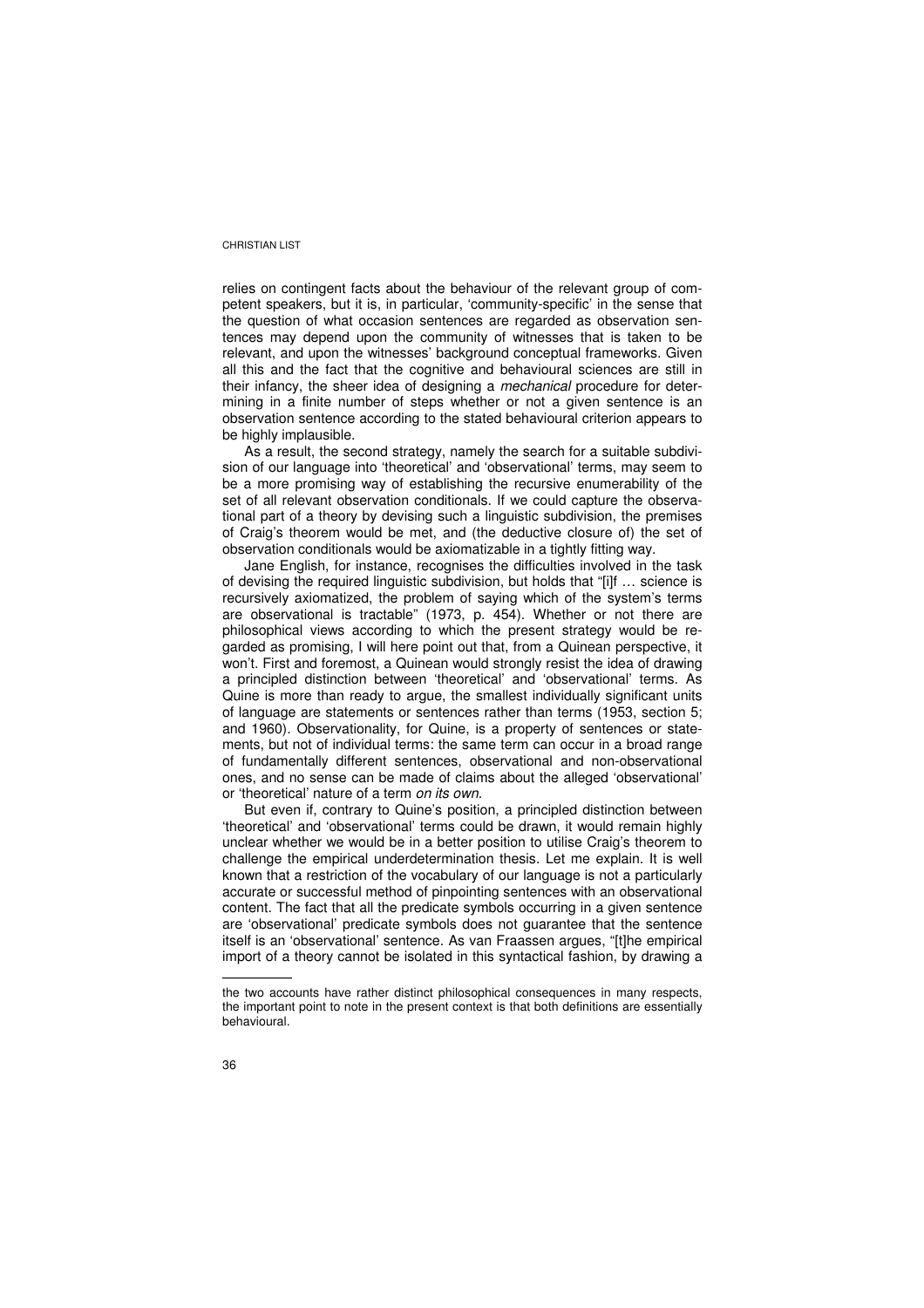distinction among theorems in terms of vocabulary. If that could be done, T/E [i.e. the restriction of a theory to that part of our language in which there are only 'observational' predicate symbols] would say exactly what T says about what is observable and what it is like, and nothing more. But any unobservable entity will differ from the observable ones in the way it systematically lacks observable characteristics. As long as we do not abjure negation, therefore, we shall be able to state in the observational vocabulary (however conceived) that there are unobservable entities, and, to some extent, what they are like. The quantum theory, Copenhagen version, implies that there are things which sometimes have a position in space, and sometimes have not. This consequence I have just stated without using a single theoretical term. Newton's theory implies that there is something (to wit, Absolute Space) which neither has a position nor occupies a volume. Such consequences are by no stretch of the imagination about … the observable world" (van Fraassen, 1980, pp. 54-55).

So even on an optimistic view on whether the empirical import of a theory can be captured by means of a suitable restriction of its vocabulary, we would have to acknowledge that the set of all relevant observation conditionals was only a *proper* subset of the set of all sentences of the theory expressible in the restricted vocabulary. In consequence, even a suitably constructed Craig reduction would not constitute a perfectly tightly fitting theory, for it would entail *all* sentences of the theory expressible in the restricted vocabulary *and not just the genuinely observational ones*; again, there would be logical space for empirical underdetermination.

The following objection could be raised: is it not conceivable that, although the set of all relevant observation conditionals is indeed a *proper* subset of the set of all sentences of the theory expressible in the restricted vocabulary, the former set logically determines the latter, in the sense that, once truthvalues are assigned to all observation conditionals, this will immediately imply an assignment of truth-values to *all* sentences expressible in the restricted vocabulary (or, in other words, once we know what sentences are contained in the former set, we have no degrees of freedom in choosing what sentences are to be included in the latter one)?

However, van Fraassen's above cited argument provides a straightforward counterexample to this objection. As we know, the totality of genuine observation conditionals of Newtonian mechanics is logically compatible both with the statement that there exists such a thing as absolute space and with the statement that there doesn't exist such a thing. But as demonstrated by van Fraassen, such statements can be expressed solely in terms of the 'observational' vocabulary. Hence we see that the set of genuine observation conditionals of Newton's theory by no means logically determines the set of all those sentences of the theory that are expressible in the 'observational' vocabulary. The objection must therefore be rejected.

We conclude that, from a Quinean viewpoint, it is doubtful whether the conditions under which Craig's theorem *would* pose a challenge to the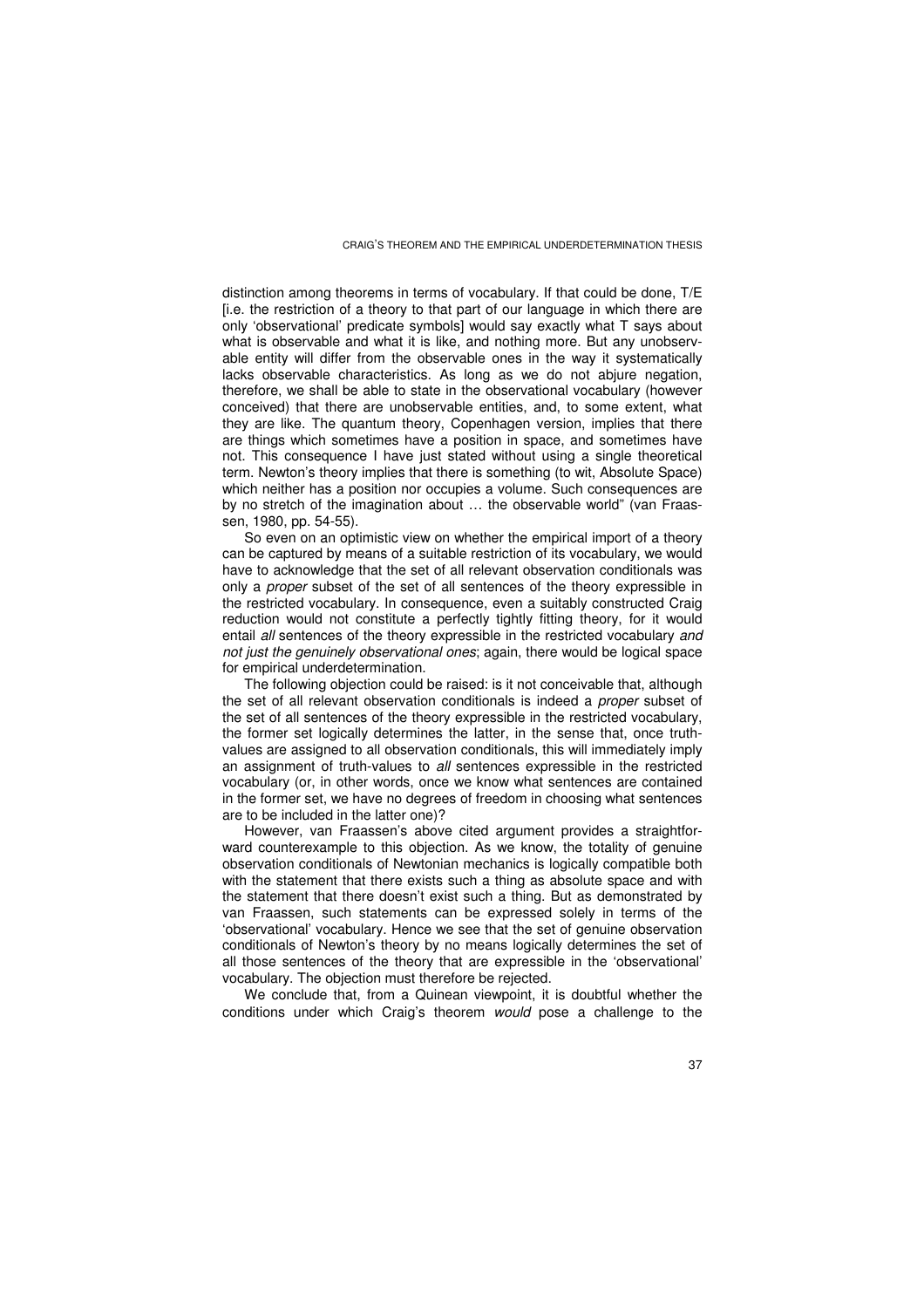empirical underdetermination thesis can be satisfied. Neither the idea of directly designing an effective mechanism for enumerating all observation conditionals, nor the idea of devising a suitable subdivision of the terms of the relevant language into 'theoretical' and 'observational' ones are particularly promising strategies for establishing, as required, that the set of all observation conditionals entailed by a theory is recursively enumerable.

#### **6. CONCLUSION**

From the perspective of Quine's philosophy, I have argued for a revision of the view that Craig's theorem poses a (theoretical) challenge to the empirical underdetermination thesis. I have shown that Quine's concession to the Craigian argument can probably be traced back to the fact that Quine invokes Craig's theorem in a mathematically flawed way. Indeed, once the requirement that the set of all observation conditionals be recursively enumerable is recognised, Quine's empirical underdetermination thesis can be defended against the Craigian challenge. This is not to say, however, that the thesis is correct. There may (or may not) be independent reasons why the empirical underdetermination thesis is untenable.

Christian List University of Oxford Nuffield College Oxford OX1 1NF, U.K. christian.list@nuffield.oxford.ac.uk

#### **References**

- Craig, William (1953) "On Axiomatizability within a System", *Journal of Symbolic Logic*, XVIII.
- Craig, William (1956) "Replacement of Auxiliary Expressions", *Philosophical Review*, 65.
- Davidson, Donald (1990) "Meaning, Truth and Evidence" in Barrett, R., & Gibson, R. (eds.), *Perspectives on Quine*, Oxford, Blackwell.
- English, Jane (1973) "Underdetermination: Craig and Ramsey", *Journal of Philosophy,* 70.
- Quine, W.V. (1953) "Two Dogmas of Empiricism", in *From a Logical Point of View*, Cambridge, Mass., Harvard Univ. Press.

Quine, W.V. (1960) *Word and Object*, Cambridge, Mass., MIT Press.

- Quine, W.V. (1969) "Epistemology Naturalized", in *Ontological Relativity and Other Essays*, New York, Columbia University Press.
- Quine, W. V. (1970) "On the Reasons for Indeterminacy of Translation", *Journal of Philosophy,* 67.